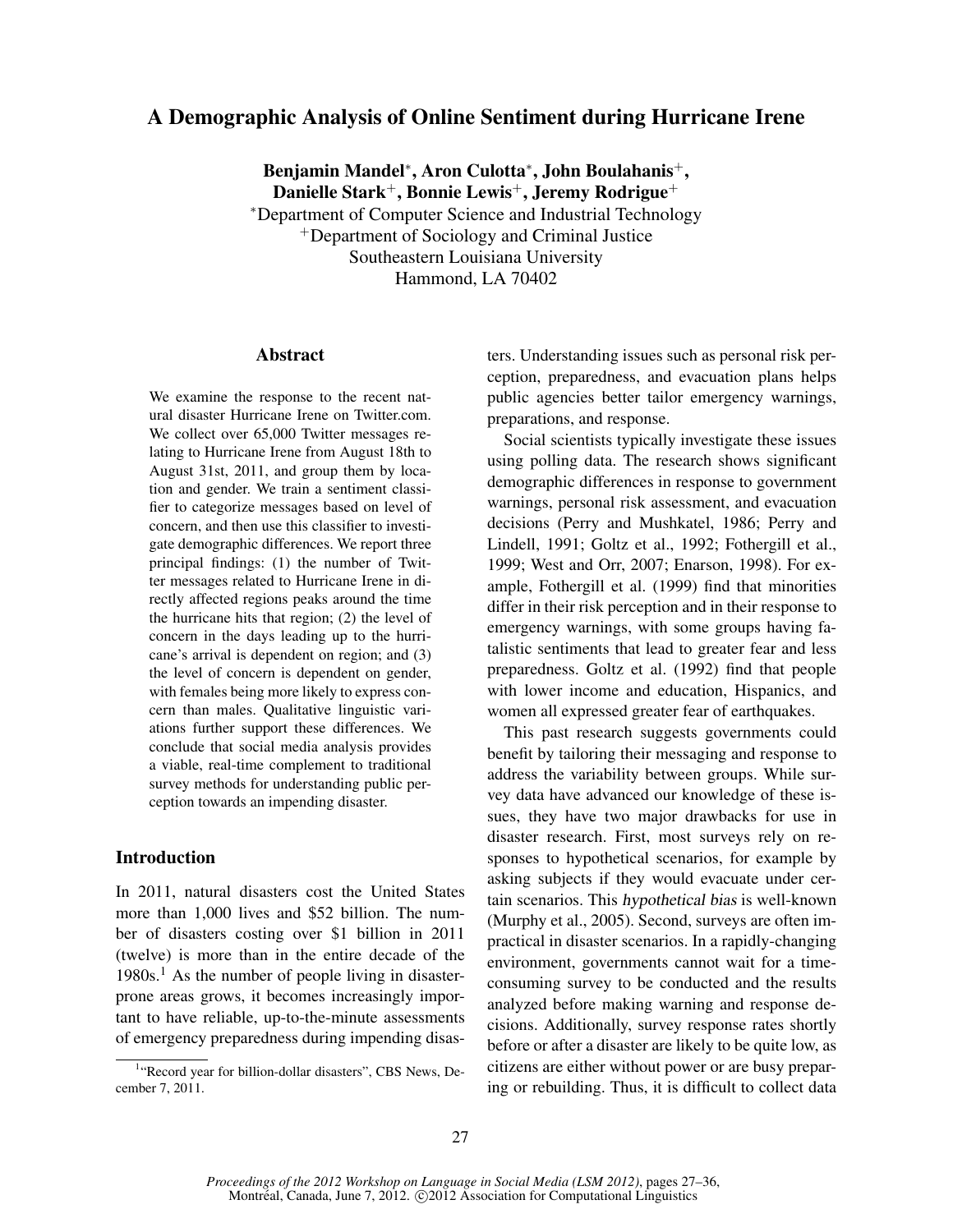during the critical times immediately before and after the disaster.

In this paper, we investigate the feasibility of assessing public risk perception using social media analysis. Social media analysis has recently been used to estimate trends of interest such as stock prices (Gilbert and Karahalios, 2010), movie sales (Asur and Huberman, 2010), political mood (O'Connor et al., 2010a), and influenza rates (Lampos and Cristianini, 2010; Culotta, 2010; Culotta, 2012). We apply a similar methodology here to assess the public's level of concern toward an impending natural disaster.

As a case study, we examine attitudes toward Hurricane Irene expressed on Twitter.com. We collect over 65,000 Twitter messages referencing Hurricane Irene between August 18th and August 31st, 2011; and we train a sentiment classifier to annotate messages by level of concern. We specifically look at how message volume and sentiment varies over time, location, and gender.

Our findings indicate that message volume increases over the days leading up to the hurricane, and then sharply decreases following its dispersal. The timing of the increase and subsequent decrease in messages differs based on the location relative to the storm. There is also an increasing proportion of concerned messages leading up to Hurricane Irene's arrival, which then decreases after Irene dissipation. A demographic analysis of the proportion of concerned messages shows significant differences both by region and gender. The gender differences in particular are supported by previous survey results from the social science literature (West and Orr, 2007). These results suggest that social media analysis is a viable technology for understanding public perception during a hurricane.

The remainder of the paper is organized as follows: First, we describe the data collection methodology, including how messages are annotated with location and gender. Next, we present sentiment classification experiments comparing various classifiers, tokenization procedures, and feature sets. Finally, we apply this classifier to the entire message set and analyze demographic variation in levels of concern.

### Data Collection

Irene became a tropical storm on August 20th, 2011, and hit the east coast of the United States between August 26th and 28th. This hurricane provides a compelling case to investigate for several reasons. First, Irene affected many people in many states, meaning that regional differences in responses can be investigated. Second, there was considerable media and political attention surrounding Hurricane Irene, leading to it being a popular topic on social network sites. Third, the fact that there was forewarning of the hurricane means that responses to it can be evaluated over time.

Twitter is a social networking site that allows users to post brief, public messages to their followers. Using Twitter's  $API^2$ , we can sample many messages as well as their meta-data, such as time, location, and user name. Also, since Twitter can be used on smart phones with batteries, power outages due to natural disasters will presumably have less of an effect on the volume of messages.

Using Twitter's sampling API ("spritzer"), we sample approximately uniformly from all messages between August 18 and August 31. We then perform keyword filtering to collect messages containing the words "Irene" or "Hurricane", or the hashtag "#Irene". During the period of August 18th to August 31st, messages containing these keywords are overwhelmingly related to Hurricane Irene and not some other event. This results in 65,062 messages.

#### Inferring Location

In order to determine the location of the message sender, we process the user-reported location data from that user's profile. Since not all users enter accurate location data, we search for specific keywords in order to classify the messages by state. For example, if the location data contains a token "VT" or "Vermont," it is labeled as coming from Vermont. (See Appendix A for more details.) The locations we consider are the 13 states directly affected by Hurricane Irene, plus Washington DC. These locations are then grouped into 3 regions. First, the New England region consists of the states of Connecticut, Massachusetts, Rhode Island, New Hampshire, Vermont, and Maine. Second, the Middle States region

<sup>&</sup>lt;sup>2</sup>http://dev.twitter.com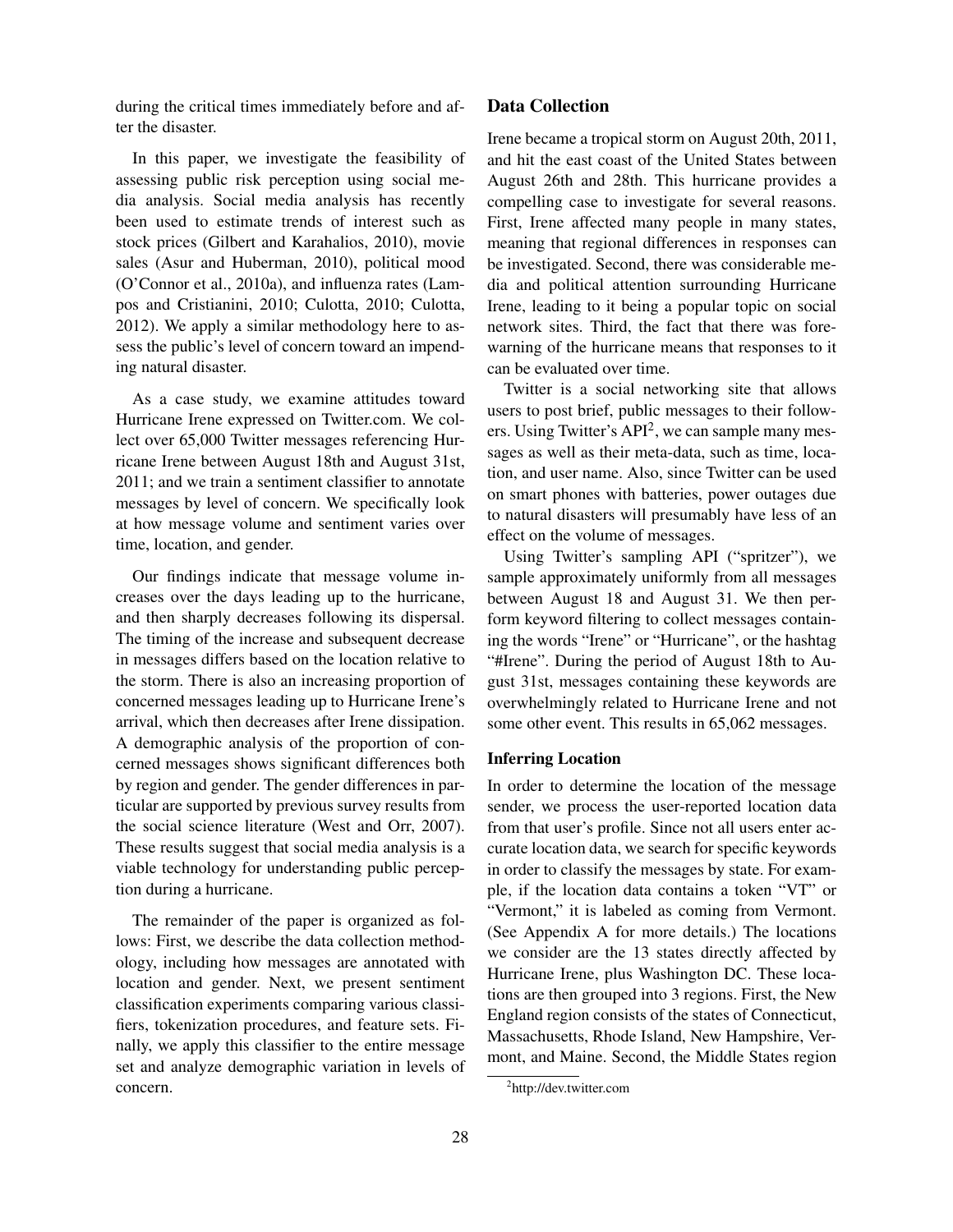

Figure 1: Results from Hurricane Irene Twitter data showing the influence of disaster-related events on the number of messages from each region. The y-axis is the proportion of all Irene-related messages from each region that were posted during each hour.

consists of New York, New Jersey, and Pennsylvania. Third, the Upper South region consists of North Carolina, Virginia, Maryland, Delaware, and Washington DC.

Of the messages that we collect between August 18th and August 31st, 15,721 are identified as belonging to one of the directly affected areas. Grouped into regions, we find that 2,424 are from New England, 8,665 are from the Middle-States region, and 4,632 are from the Upper South region.

Figure 1 displays the messages per hour from each of the three regions. The y-axis is normalized over all messages from that region — e.g., a value of 0.02 for New England means that 2% of all messages from New England over the 10 day span were posted in that hour. This allows us to see which time periods were the most active for that region. Indeed, we see that the spikes occur in geographical order of the hurricane's path, from the South, to the Mid-Atlantic region, and finally New England. Additionally, Figure 1 is marked with data points indicating which events were occurring at that time.

There are several obvious limitations of this approach (as explored in Hecht et al. (2011)). For example, users may enter false location information, have an outdated profile, or may be posting messages from a different location. Assuming these issues introduce no systemic bias, aggregate analyses should not be significantly impacted (as supported by the observed trends in Figure 1).

### Inferring Gender

To determine the gender of the message sender, we process the name field from the user's profile obtained from the Twitter API. The U.S. Census Bureau provides a list of the most popular male and female names in the United States. The lists contain over 1,000 of the most common male names and over 4,000 of the most common female names. After removing names that can be either male or female (for example, Chris or Dana), we match the first name of the user to the list of names obtained from the census. Users that cannot be classified in such a manner are labeled as unsure. The data contains a total of 60,808 distinct users, of which 46% are assigned a gender (of those, 55% are female, 45% male). We find that many of the unlabeled users are news agencies. A similar methodology is used by Mislove et al. (2011). As with geographic inference,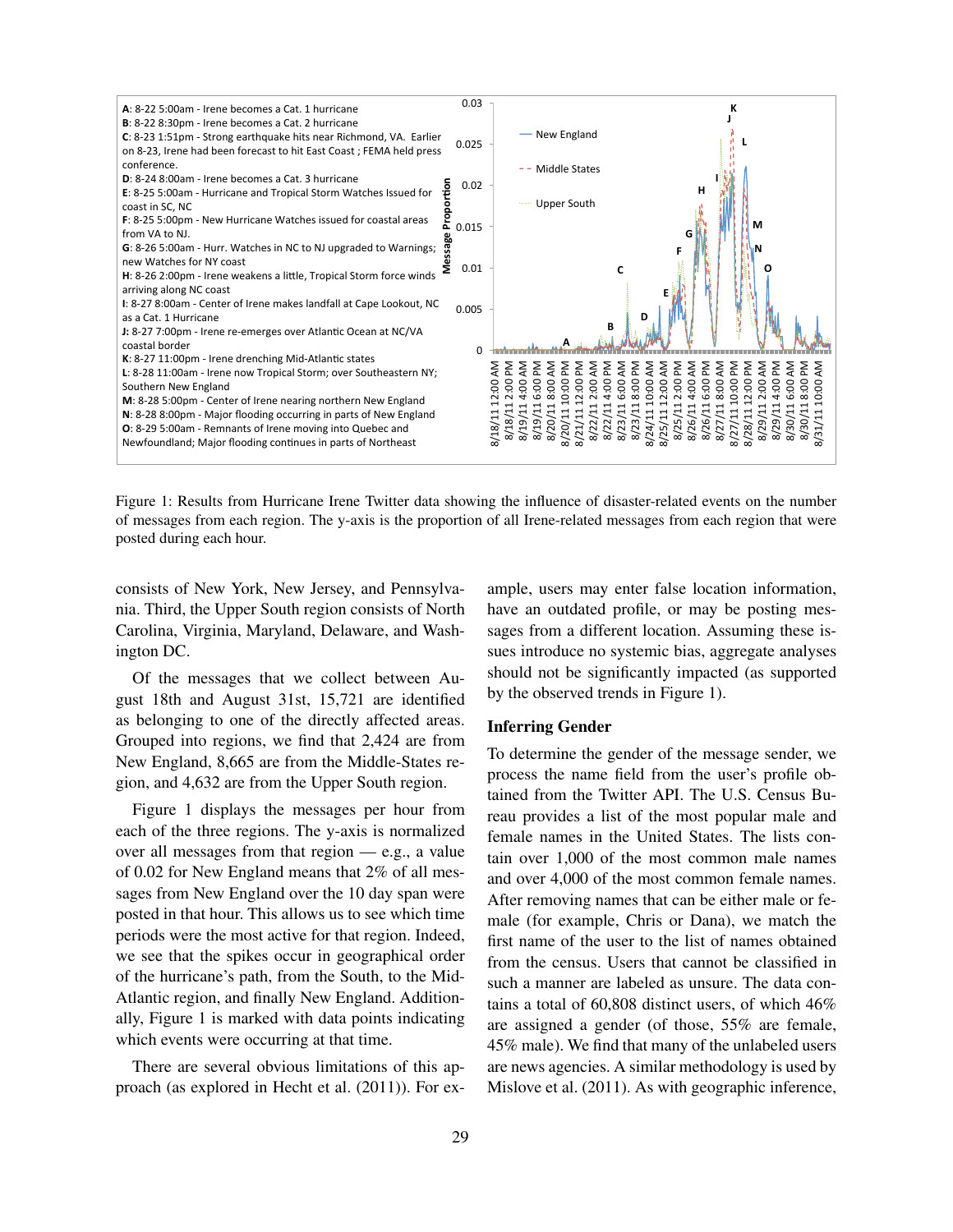| Total Sample 8/18/2011-8/31/2011 | 25,253,444 |
|----------------------------------|------------|
| <b>Matching Irene Keywords</b>   | 65,062     |
| <b>Female-indicative names</b>   | 16,326     |
| <b>Male-indicative names</b>     | 13,597     |
| <b>Mid-Atlantic states</b>       | 8,665      |
| <b>Upper-South states</b>        | 4,632      |
| <b>New England states</b>        | 2,424      |

Table 1: Number of messages in sample for each filter.

we make no attempt to model any errors introduced by this process (e.g., users providing false names). Table 1 displays statistics of the overall dataset. A sample of 100 messages revealed no misattributed location or gender information.

## Sentiment Classification

In this section, we describe experiments applying sentiment classification to assess the level of concern of each message. Our goal is not to investigate new sentiment classification techniques, but instead to determine whether existing, well-known methods are applicable to this domain. While there is an extensive literature in sentiment classification technology (Pang and Lee, 2008), binary classification using a bag-of-words assumption has been shown to provide a strong baseline, so that is the approach we use here. We also evaluate the impact of lexicons and tokenization strategies.

We define "concerned" messages to be those showing some degree of apprehension, fear, or general concern regarding Hurricane Irene. Examples of unconcerned messages include links to news reports or messages expressing an explicit lack of concern. The idea is to assess how seriously a particular group is reacting to an impeding disaster.

To train the classifier, we sample 408 messages from the 66,205 message collection and manually annotate them as concerned or unconcerned. The final training set contains 170 concerned messages. Examples are shown in Table 2. To estimate interannotator agreement, we had a second annotator sample 100 labeled messages (50 concerned, 50 unconcerned) for re-annotation. The inter-annotator agreement is 93% (Cohen's kappa  $\kappa = .86$ ).

| <b>Examples of concerned messages</b>      |  |  |
|--------------------------------------------|--|--|
| wonderful, praying tht this hurricane goes |  |  |
| back out to sea.                           |  |  |
| Im actually scared for this hurricane      |  |  |
| This hurricane is freaking me out.         |  |  |
| hope everyone is #safe during #irene       |  |  |
| <b>Examples of unconcerned messages</b>    |  |  |
| for the very latest on hurricane irene     |  |  |
| like our fb page                           |  |  |
| am i the only one who doesn't give a       |  |  |
| shit about this hurricane??                |  |  |
| tropical storm irene's track threatens     |  |  |
| south florida - miamiherald.com            |  |  |

Table 2: Examples of concerned and unconcerned messages from the training set.

### Tokenization and features

We train a simple bag-of-words classifier, where the basic feature set is the list of word frequencies in each message. Given the brevity and informality of Twitter messages, tokenization choices can have a significant impact on classification accuracy. We consider two alternatives:

- Tokenizer0: The tokenizer of O'Connor et al. (2010b), which does very little normalization. Punctuation is preserved (for the purpose of identifying semantics such as emoticons), URLs remain intact, and text is lower-cased.
- Tokenizer1: A simple tokenizer that removes all punctuation and converts to lowercase.

We also consider two feature pruning options:

- Stop Words: Remove words matching a list of 524 common English words.
- Frequency Pruning: Remove words occurring fewer than 2 times in the labeled data.

We also consider the following features:

• Worry lexicon: We heuristically create a small lexicon containing words expressing worry of some kind, based on a brief review of the data.<sup>3</sup> We replace all such tokens with a WORRIED feature.

<sup>3</sup>The words are afraid, anxiety, cautious, die, died, nervous, pray, prayers, prayin, praying, safe, safety, scared, scary, terrified, thoughts, worried, worry, worrying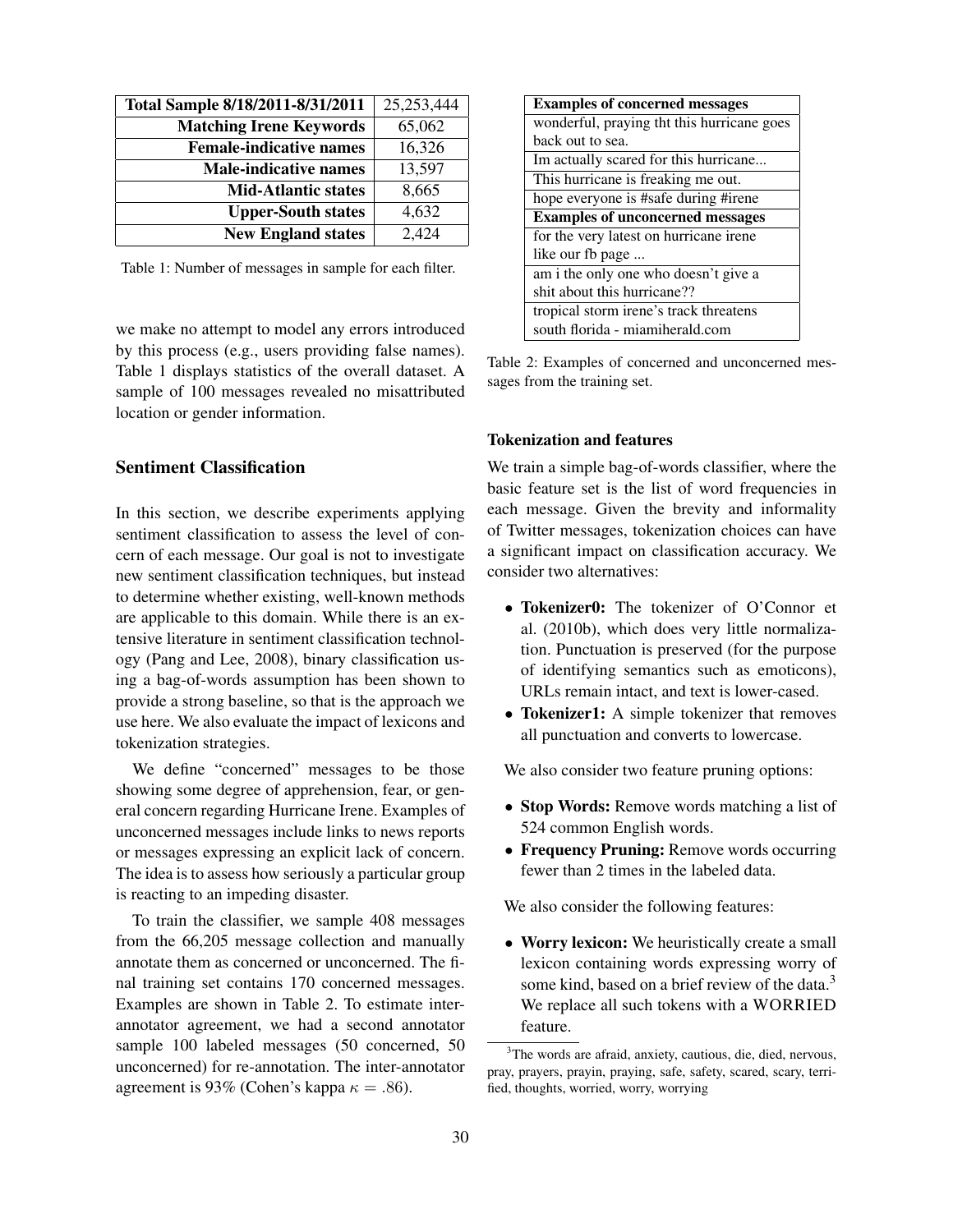| <b>Classifier</b> | Acc             | Pr    | Re    | F1    |
|-------------------|-----------------|-------|-------|-------|
| MaxEnt            | $84.27 \pm 2.0$ | 90.15 | 70.00 | 78.81 |
| Dec. Tree         | $81.35 \pm 1.8$ | 79.72 | 67.06 | 72.84 |
| Naive Bayes       | $78.63 \pm 2.2$ | 75.78 | 71.76 | 73.72 |
| Worry Lex.        | 79.41           | 95.74 | 52.94 | 68.18 |

Table 3: Average accuracy (with standard error) and micro-averaged precision, recall, and F1 for the three sentiment classifiers, using their best configurations. The difference in accuracy between MaxEnt and the other classifiers is statistically significant (paired t-test,  $p < 0.01$ ).

- Humor lexicon: Similarly, we create a small lexicon containing words expressing humor.<sup>4</sup> We replace all such tokens with a HUMOR feature.
- Emoticon: Two common emoticons ":)" and ":(" are detected (prior to tokenization in the case of Tokenizer 1).

Finally, we consider three classifiers: MaxEnt (i.e., logistic regression), Naive Bayes, and a Decision Tree (ID3) classifier, as implemented in the MALLET machine learning toolkit (McCallum, 2002). We use all the default settings, except we set the maximum decision tree depth to 50 (after preliminary results suggested that the default size of 4 was too small).

Enumerating the possible tokenization, features, and classifier choices results in 192 possible system configurations. For each configuration, 10-fold cross-validation is performed on the labeled training data. Table 3 reports the results for each classifier using its best configuration. The configuration Tokenizer1/Remove Stop Words/Freq. Pruning/Worry lexicon/Humor lexicon/Emoticons was the best configuration for both MaxEnt and Naive Bayes. Decision Tree differed only in that its best configuration did not use Frequency Pruning. Table 3 also compares to a simple baseline that classifies messages as concerned if they contain any of the words in the worry lexicon (while accuracy is competitive, recall is quite low).

MaxEnt exhibits the best accuracy, precision, and F1; Naive Bayes has slightly better recall. Table 4 provides a summary of the numerical impact each

| <b>System Configuration</b> | Avg Acc | <b>Max Acc</b> |
|-----------------------------|---------|----------------|
| <b>Tokenizer0</b>           | 77.78   | 81.10          |
| Tokenizer1                  | 80.59   | 84.27          |
| <b>Keep Stop Words</b>      | 77.99   | 81.34          |
| <b>Remove Stop Words</b>    | 80.38   | 84.27          |
| <b>No Freq. Pruning</b>     | 79.67   | 83.29          |
| <b>Freq. Pruning</b>        | 78.71   | 84.27          |
| <b>No Worry lexicon</b>     | 77.62   | 81.82          |
| <b>Worry lexicon</b>        | 80.76   | 84.27          |
| <b>No Humor Lexicon</b>     | 79.15   | 83.78          |
| <b>Humor Lexicon</b>        | 79.23   | 84.27          |
| <b>No Emoticons</b>         | 79.26   | 84.27          |
| <b>Emoticons</b>            | 79.11   | 84.27          |

Table 4: Summary of the impact of various tokenization and feature choices. The second and third columns list the average and maximum accuracy over all possible system configurations with that setting. All results use the Max-Ent classifier and 10-fold cross-validation. Tokenizer1, Remove Stop Words, and Worry Lexicon result in the largest improvements in accuracy.

configuration choice has. Using MaxEnt, we compute the accuracy over every possible system configuration, then average the accuracies to obtain each row. Thus, the Tokenizer1 row reports the average accuracy over all configurations that use Tokenizer1. Additionally, we report the highest accuracy of any configuration using that setting. These results indicate that Tokenizer1, Remove Stop Words, and Worry Lexicon result in the largest accuracy gains. Thus, while some unsupervised learning research has suggested that only light normalization should be used for social media text analysis (O'Connor et al., 2010b), for this supervised learning task it appears that more aggressive normalization and feature pruning can improve accuracy.

We select the best performing MaxEnt classifier for use in subsequent experiments. First we retrain the classifier on all the labeled data, then use it to label all of the unlabeled data from the original 65,062 messages. To estimate performance on this new data, we sample 200 additional documents of this testing data and manually label them (35 positive, 165 negative). We find that the automated classifications are accurate in 86% of these documents. Many of the remaining errors appear to be difficult cases. For example, consider the message: "1st an earthquake, now a hurricane? Damn NY do you

<sup>&</sup>lt;sup>4</sup>The words are lol, lmao, rofl, rotfl, ha, haha.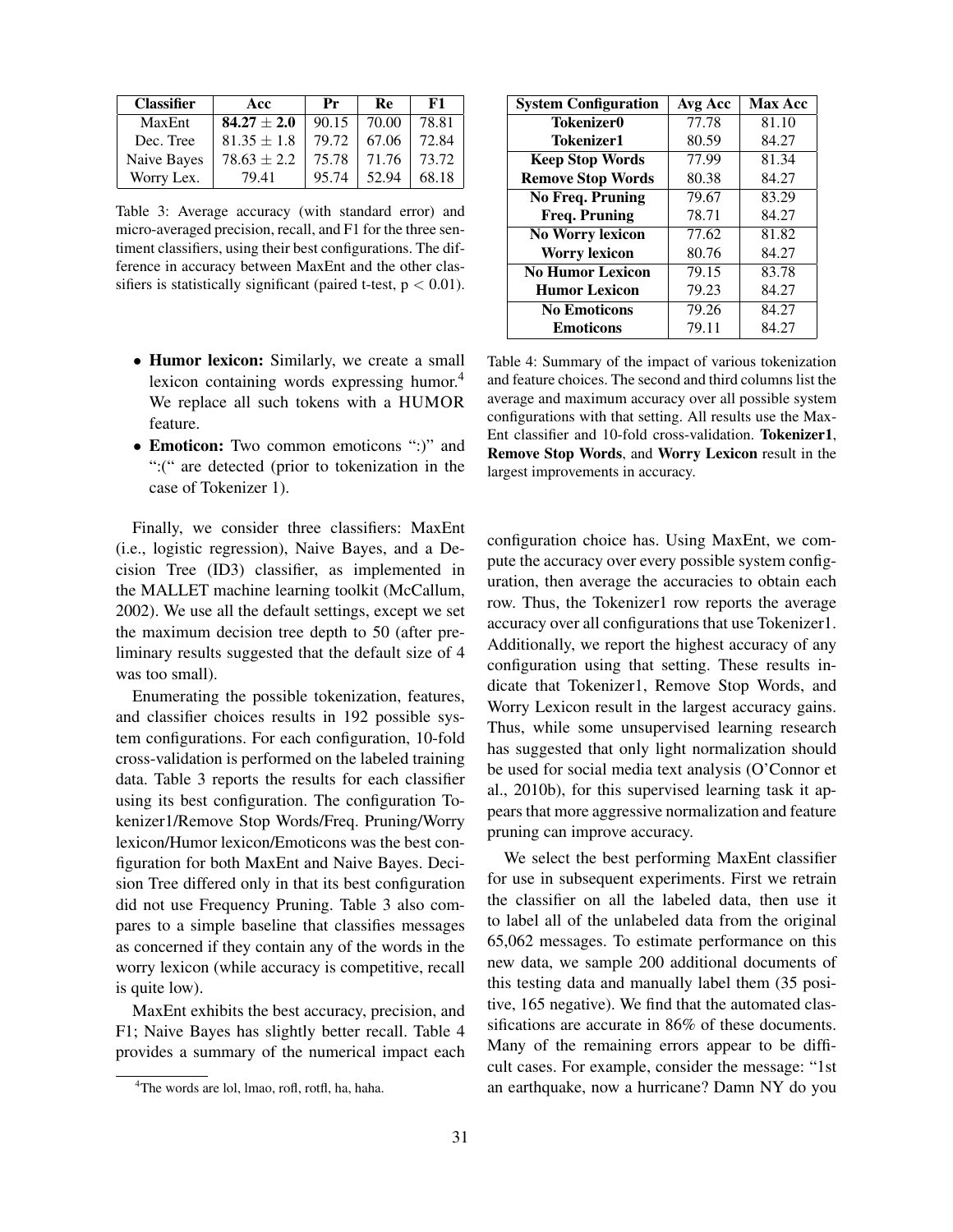miss me that bad?" The classifier labels this as concerned, but the message is likely intended to be humorous. In another message ("#PrayForNYC and everyone that will experience Hurricane Irene"), a hashtag #PrayForNYC complicates tokenization, so the word "pray" (highly correlated with concern) is not detected, resulting in a false negative.

#### Demographic Analysis

We next apply this classifier to assess the demographic determinants of concerned messages. By classifying all remaining messages, we can analyze trends in sentiment over time by gender and region.

Figure 2 displays the total number of messages by day as well as the subset (and percentage) that are classified as concerned. Consulting the timeline in Figure 1, we see that the peak volume occurs on August 27th, the day the eye of the hurricane makes landfall. The percentage of messages labeled as concerned actually peaks a day earlier, on August 26th.

#### Geographic Analysis

We first make several observations concerning Figure 1, which does not use the sentiment classifier, but only displays message volume. There appears to be a regional difference in when message volume peaks. Data point C in the figure, which marks the time around 2pm on August 23rd, represents the first noticeable spike in message count, particularly in the Upper South region. Two important events were occurring around this time period. First, the strongest earthquake to hit the Eastern United States since WWII (measured as 5.8 on the Richter scale) occurs near Richmond, Virginia. Also on August 23rd, a few hours prior to the earthquake, FEMA holds a press conference regarding the impeding threat that Hurricane Irene will pose to East Coast states. It appears likely that the combination of these events leads to the increase in messages on August 23rd as revealed in the figure. In fact, in examining some of the messages posted on Twitter during that time period, we notice some people commenting on the unlikeliness that two natural disasters would hit the region in such a narrow time frame.

Also in Figure 1, we see that the frequency of Twitter messages relating to Hurricane Irene for each region increases greatly over roughly the pe-



Figure 2: Total number of Twitter messages related to Hurricane Irene, as well as the count and percentage classified as concerned by the sentiment classifier.

riod of August 25th to August 28th, before decreasing later on August 28th and beyond. The increase and decrease roughly parallel the approach of Hurricane Irene toward and then beyond each region. Data point I represents the time (August 27th at 8am) when the center of Hurricane Irene makes landfall on the North Carolina coast. This point represents the highest message count for the Upper South region. Later on August 27th, as the hurricane moves north toward New Jersey and then New York, we see the peak message count for the Middle States region (Data point K). Finally, on August 28th in the late morning, as Hurricane Irene moves into the New England region, we see that the New England regions peak message count occurs (Data Point L).

With the sentiment classifier from the previous section, we can perform a more detailed analysis of the regional differences than can be performed using message volume alone. Figure 3 applies the sentiment classifier to assess the proportion of messages from each region that express concern. Figure 3 (top) shows the raw percentage of messages from each region by day, while the bottom figure shows the proportion of messages from each region that express concern. While the New England region has the lowest volume of messages, on many days it has the highest proportion of concerned messages.

Comparing regional differences in aggregate across all 10 days would be misleading – after the hurricane passes a region, it is expected that the level of concern should decrease. Indeed, these aggregate regional differences are not statistically significant (NE=15.59%, MID=15.4%, SOUTH=15.69%). Instead, for each day we compare the levels of concern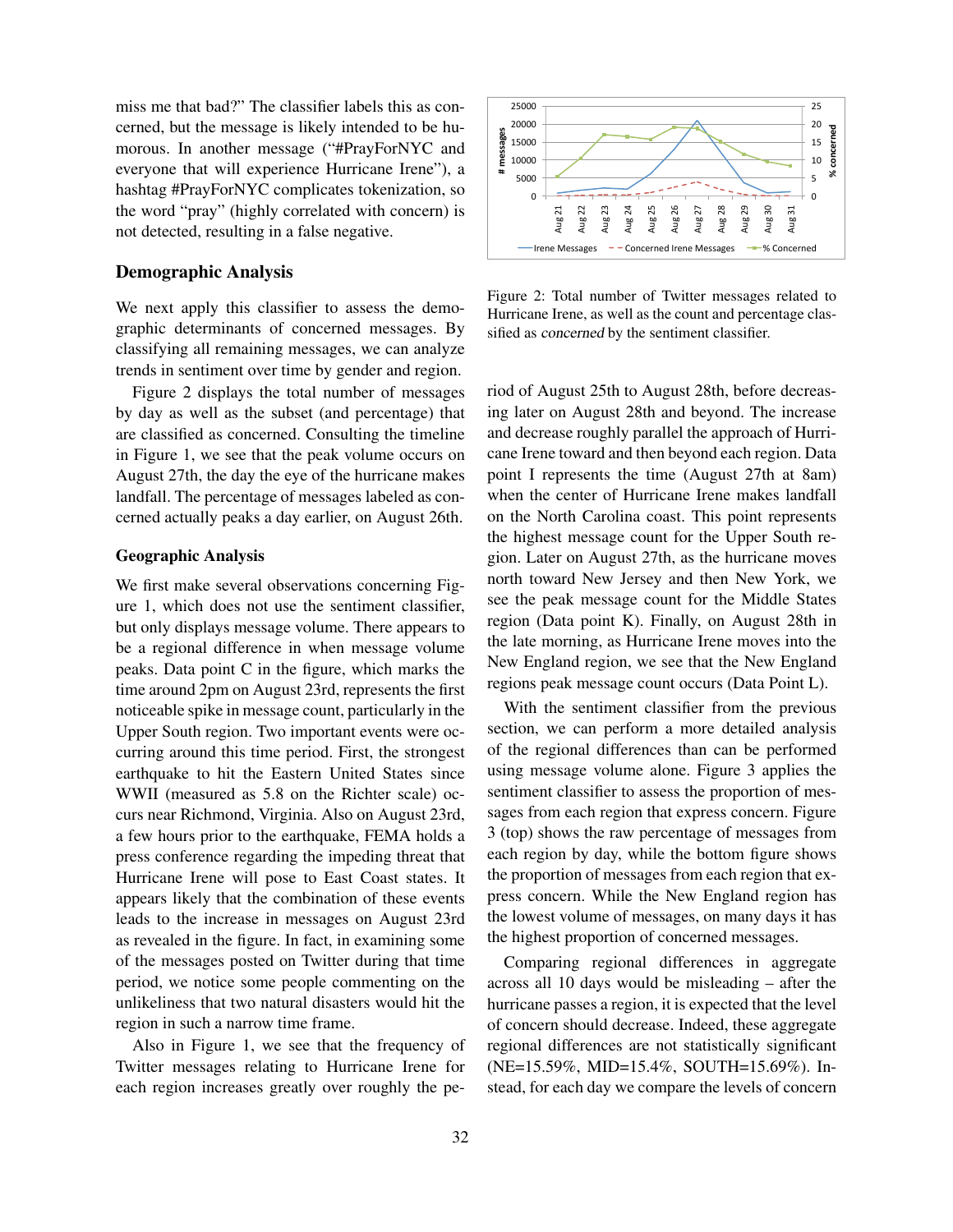

Figure 3: Message proportion and percent classified as concerned by the sentiment classifier, by region.

for each region, testing for significance using a Chisquared test. Two days show significant differences: August 25 and August 27. On both days, the proportion of concerned messages in New England is significantly higher ( $p < 0.05$ ) than that of the Southern region (August 25: NE=21.6%, SOUTH=14.6%; August 26: NE=18.5%, SOUTH=15.1%). It is difficult to directly attribute causes to these differences, although on August 25, a Hurricane Watch was issued for the New England area, and on August 27 that Watch was upgraded to a Warning. It is also possible that states that experience hurricanes more frequently express lower levels of concern. Further sociological research is necessary to fully address these differences.

#### Gender Analysis

We apply a similar analysis to assess the differences in levels of concern by gender. Figure 4 shows that for roughly the period between August 24th and August 29th, messages written by females are more likely to express concern than those written by males. Over the entire period, 18.7% of femaleauthored messages are labeled as concerned, while over the same period 13.9% of male-authored messages are labeled as concerned. We perform a Chi-



Figure 4: Message proportion and percent classified as concerned by the sentiment classifier, by gender.

squared test over the entire period, and find that gender differences in concern are significant ( $p < .01$ ). We conclude that messages attributed to female authors are significantly more likely to be classified as concerned than messages authored by males.

In order to assess a possible gender bias in our classifier, we examine the proportion of concern for males and females in the labeled training set. We find that of the original 408 labeled messages, 69 are from males, 112 are from females, and 227 cannot be determined. 24 male messages, or 34.8%, are marked as concerned. In contrast, 57 female messages, or 50.9%, are marked as concerned. 88 of the undetermined gender messages, or 38.9%, are concerned. We therefore down-sample the female messages from our labeled training set until the proportion of female-concerned messages matches that of male-concerned messages. Repeating our classification experiments shows no significant difference in the relative proportions of messages labeled as concerned by gender. We therefore conclude that the training set is not injecting a gender bias in the classifier.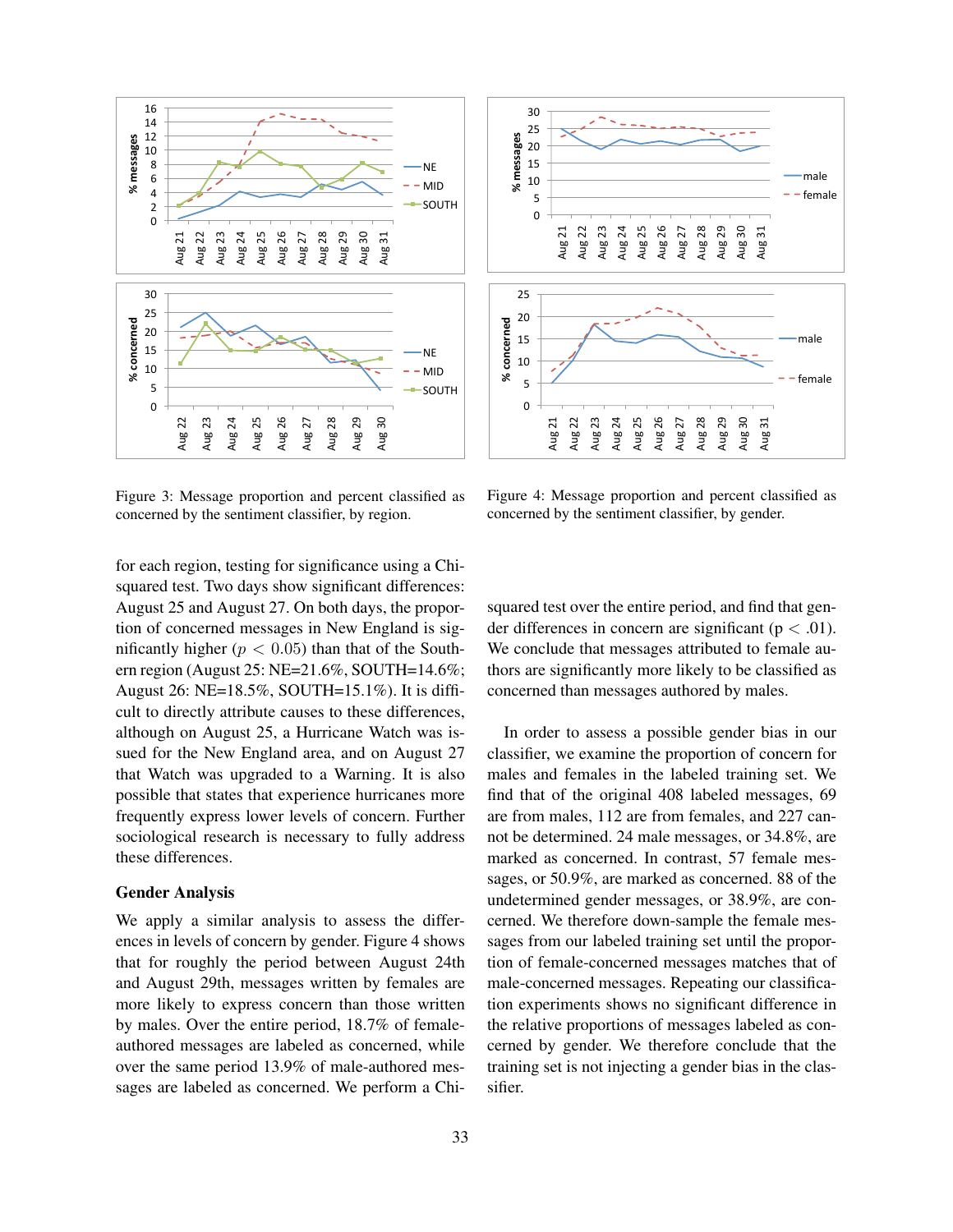| Female: i my safe praying this everyone died jada      |
|--------------------------------------------------------|
| butistillloveu brenda who love t me thank school pets  |
| retweet respects all please here so stay               |
| neverapologizefor wine sleep rainbow prayers lord      |
| Male: http co de en el hurac media breaking la         |
| rooftoproofing track obama jimnorton gay ron blames    |
| smem change seattle orkaan becomes disaster zona zan   |
| lean vivo por es location dolphin                      |
| New England: boston MAirene ct vt ri england sunday    |
| connecticut malloy ma vermont tropical maine wtnh      |
| massachusetts haven rhode VTirene va power             |
| CThurricane cambridge mass lls gilsimmons              |
| mbta gunna storm slut NHirene                          |
| Middle States: nyc ny nj nycmayorsoffice york jersey   |
| mta brooklyn zone nytmetro va ryan philly shut         |
| dc mayor city manhattan lls new subways con            |
| team longisland bloomberg evacuation evacuate          |
| yorkers catskills queens                               |
| South: nc dc va lls earthquake raleigh maryland        |
| dmv ncwx virginia ncirene richmond isabelle perdue     |
| isabel mdhurricane bout carolina capitalweather sniper |
| rva norfolk goin feeds nycmayorsoffice baltimore ilm   |
| mema tho aint                                          |
|                                                        |

Table 5: Top 30 words for each demographic ranked by Information Gain.

### Qualitative Analysis

In Table 5 we provide a brief qualitative analysis by displaying the top 30 words for each demographic obtained using Information Gain (Manning and Schtze, 1999), a method of detecting features that discriminate between document classes. To provide some of the missing context: "jada" refers to the divorce of celebrities Will Smith and Jada Pinkett; "hurac" refers to the Spanish word Huracán; "smem" stands for Social Media for Emergency Management; "dolphin" refers to a joke that was circulated referencing the hurricane; "lls" is an abbreviation for "laughing like shit".

Some broad trends appear: male users tend to reference news, politics, or jokes; the Middle States reference the evacuation of New York City, and the South refers back to other disasters (the earthquake, the sniper attacks of 2002, Hurricane Isabel).

### Related Work

Recent research has investigated the effectiveness of social media for crisis communication (Savelyev et al., 2011) — indeed, the U.S. Federal Emergency Management Agency now uses Twitter to disseminate information during natural disasters (Kalish, 2011). Other work has examined the spread of false rumors during earthquakes (Mendoza et al., 2010) and tsunamis (Acar and Muraki, 2011) and characterized social network dynamics during floods (Cheong and Cheong, 2011), fires (Vieweg et al., 2010), and violence (Heverin and Zach, 2010). While some of this past research organizes messages by topic, to our knowledge no work has analyzed disaster sentiment or its demographic determinants.

Survey research by West and Orr (2007) concluded that women may feel more vulnerable during hurricanes because they are more likely to have children and belong to a lower socio-economic class. Richer people, they find, tend to have an easier time dealing with natural disasters like hurricanes. These reasons might explain our finding that women are more likely on Twitter to show concern than men about Hurricane Irene. West and Orr also find differences in regional perceptions of vulnerability between coastal areas and non-coastal areas. Our location annotation must be more precise before we can perform a similar analysis.

More generally, our approach can be considered a type of computational social science, an emerging area of study applying computer science algorithms to social science research (Lazer et al., 2009; Hopkins and King, 2010).

### Conclusion and Future Work

Our results show that analyzing Twitter messages relating to Hurricane Irene reveals differences in sentiment depending on a person's gender or location. We conclude that social media analysis is a viable complement to existing survey methodologies, providing real-time insight into public perceptions of a disaster. Future directions include investigating how to account for classifier error in hypothesis testing (Fuller, 1987), adjusting classification proportions using quantification methods (Forman, 2007), as well as applying the approach to different disasters and identifying additional sentiment classes of interest. Finally, it will be important to infer a greater variety of demographic attributes and also to adjust for the demographic bias inherent in social media.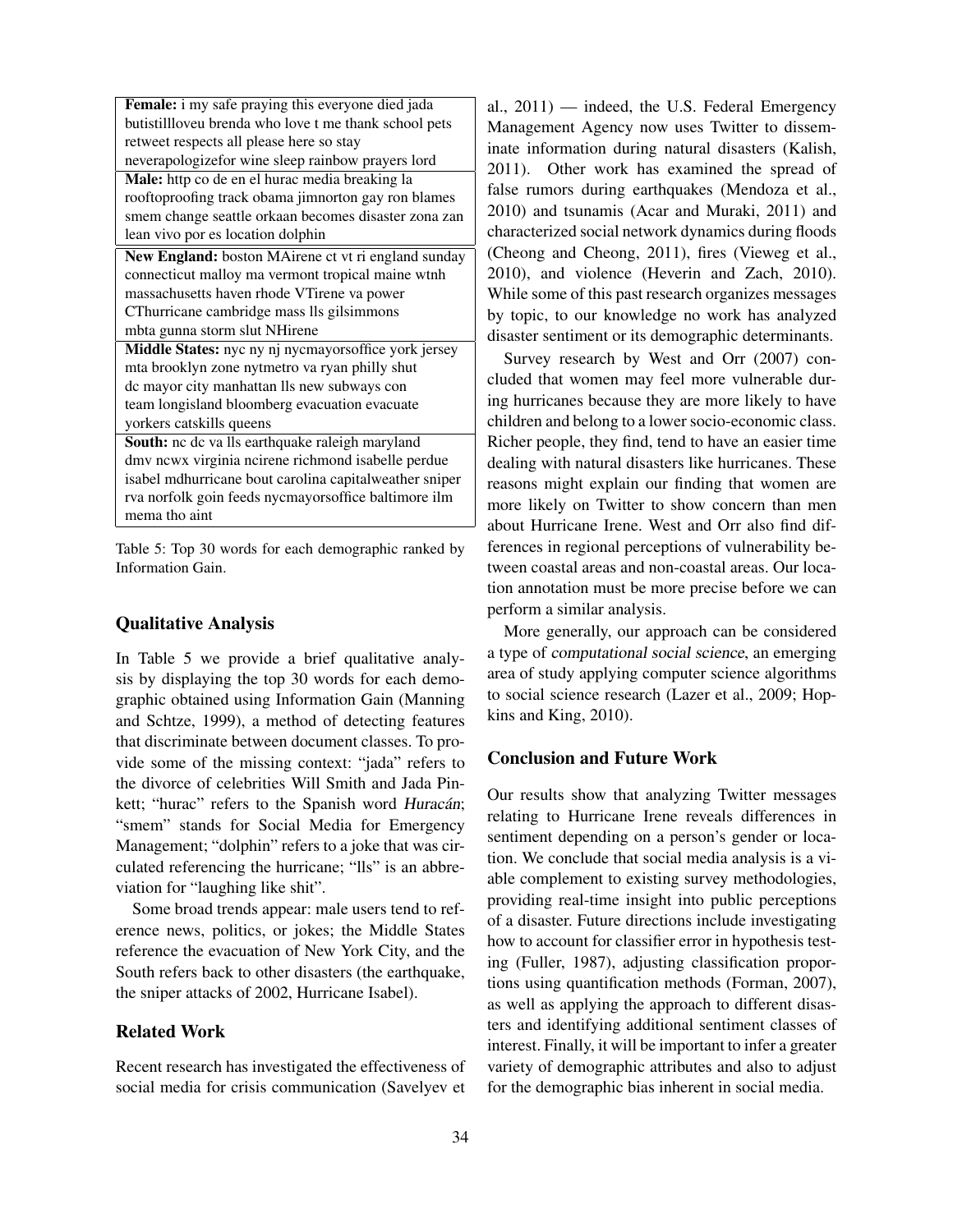### References

- Adam Acar and Yuya Muraki. 2011. Twitter for crisis communication: lessons learned from Japan's tsunami disaster. *International Journal of Web Based Communities*, 7(3):392–402.
- S. Asur and B. A. Huberman. 2010. Predicting the future with social media. In *Proceedings of the ACM International Conference on Web Intelligence*.
- France Cheong and Christopher Cheong. 2011. Social media data mining: A social network analysis of tweets during the 2010–2011 Australian floods. In *PACIS 2011 Proceedings*.
- Aron Culotta. 2010. Towards detecting influenza epidemics by analyzing Twitter messages. In *Workshop on Social Media Analytics at the 16th ACM SIGKDD Conference on Knowledge Discovery and Data Mining*.
- Aron Culotta. 2012. Lightweight methods to estimate influenza rates and alcohol sales volume from Twitter messages. *Language Resources and Evaluation, Special Issue on Analysis of Short Texts on the Web*. to appear.
- Elaine Enarson. 1998. Through women's eyes: A gendered research agenda for disaster social science. *Disasters*, 22(2):157–73.
- George Forman. 2007. Quantifying counts, costs, and trends accurately via machine learning. Technical report, HP Laboratories, Palo Alto, CA.
- A. Fothergill, E.G. Maestas, and J.D. Darlington. 1999. Race, ethnicity and disasters in the united states: A review of the literature. *Disasters*, 23(2):156–73, Jun.
- W.A. Fuller. 1987. *Measurement error models*. Wiley, New York.
- Eric Gilbert and Karrie Karahalios. 2010. Widespread worry and the stock market. In *Proceedings of the 4th International AAAI Conference on Weblogs and Social Media*, Washington, D.C., May.
- J.D. Goltz, L.A. Russell, and L.B. Bourque. 1992. Initial behavioral response to a rapid onset disaster: A case study. *International Journal of Mass Emergencies and Disasters*, 10(1):43–69.
- Brent Hecht, Lichan Hong, Bongwon Suh, and Ed H. Chi. 2011. Tweets from justin bieber's heart: the dynamics of the location field in user profiles. In *Proceedings of the 2011 annual conference on Human factors in computing systems*, CHI '11, pages 237–246, New York, NY, USA.
- T. Heverin and L. Zach. 2010. Microblogging for crisis communication: Examination of Twitter use in response to a 2009 violent crisis in Seattle-Tacoma, Washington area. In *Proceedings of the Seventh International Information Systems for Crisis Response and Management Conference*, Seattle, WA.
- Daniel J. Hopkins and Gary King. 2010. A method of automated nonparametric content analysis for social science. *American Journal of Political Science*, 54(1):229–247.
- Brian Kalish. 2011. FEMA will use social media through all stages of a disaster. Next Gov, February.
- Vasileios Lampos and Nello Cristianini. 2010. Tracking the flu pandemic by monitoring the social web. In *2nd IAPR Workshop on Cognitive Information Processing (CIP 2010)*, pages 411–416.
- David Lazer, Alex Pentland, Lada Adamic, Sinan Aral, Albert-Laszlo Barabasi, Devon Brewer, Nicholas Christakis, Noshir Contractor, James Fowler, Myron Gutmann, Tony Jebara, Gary King, Michael Macy, Deb Roy, and Marshall Van Alstyne. 2009. Computational social science. *Science*, 323(5915):721–723.
- Chris Manning and Hinrich Schtze. 1999. *Foundations of Statistical Natural Language Processing*. MIT Press, Cambridge, MA, May.
- Andrew Kachites McCallum. 2002. MAL-LET: A machine learning for language toolkit. http://mallet.cs.umass.edu.
- Marcelo Mendoza, Barbara Poblete, and Carlos Castillo. 2010. Twitter under crisis: Can we trust what we RT? In *1st Workshop on Social Media Analytics (SOMA '10)*, July.
- Alan Mislove, Sune Lehmann, Yong-Yeol Ahn, Jukka-Pekka Onnela, , and J. Niels Rosenquist. 2011. Understanding the demographics of twitter users. In *Proceedings of the Fifth International AAAI Conference on Weblogs and Social Media (ICWSM'11)*, Barcelona, Spain.
- James Murphy, P. Allen, Thomas Stevens, and Darryl Weatherhead. 2005. A meta-analysis of hypothetical bias in stated preference valuation. *Environmental and Resource Economics*, 30(3):313–325.
- Brendan O'Connor, Ramnath Balasubramanyan, Bryan R. Routledge, and Noah A. Smith. 2010a. From Tweets to polls: Linking text sentiment to public opinion time series. In *International AAAI Conference on Weblogs and Social Media*, Washington, D.C.
- Brendan O'Connor, Michel Krieger, and David Ahn. 2010b. Tweetmotif: Exploratory search and topic summarization for twitter. In *ICWSM*.
- Bo Pang and Lillian Lee. 2008. Opinion mining and sentiment analysis. *Foundations and Trends in Information Retrieval*, 2(1–2):1–135.
- R.W. Perry and M.K. Lindell. 1991. The effects of ethnicity on decision-making. *International journal of mass emergencies and disasters*, 9(1):47–68.
- R.W. Perry and A.H. Mushkatel. 1986. *Minority citizens in disasters*. University of Georgia Press, Athens, GA.